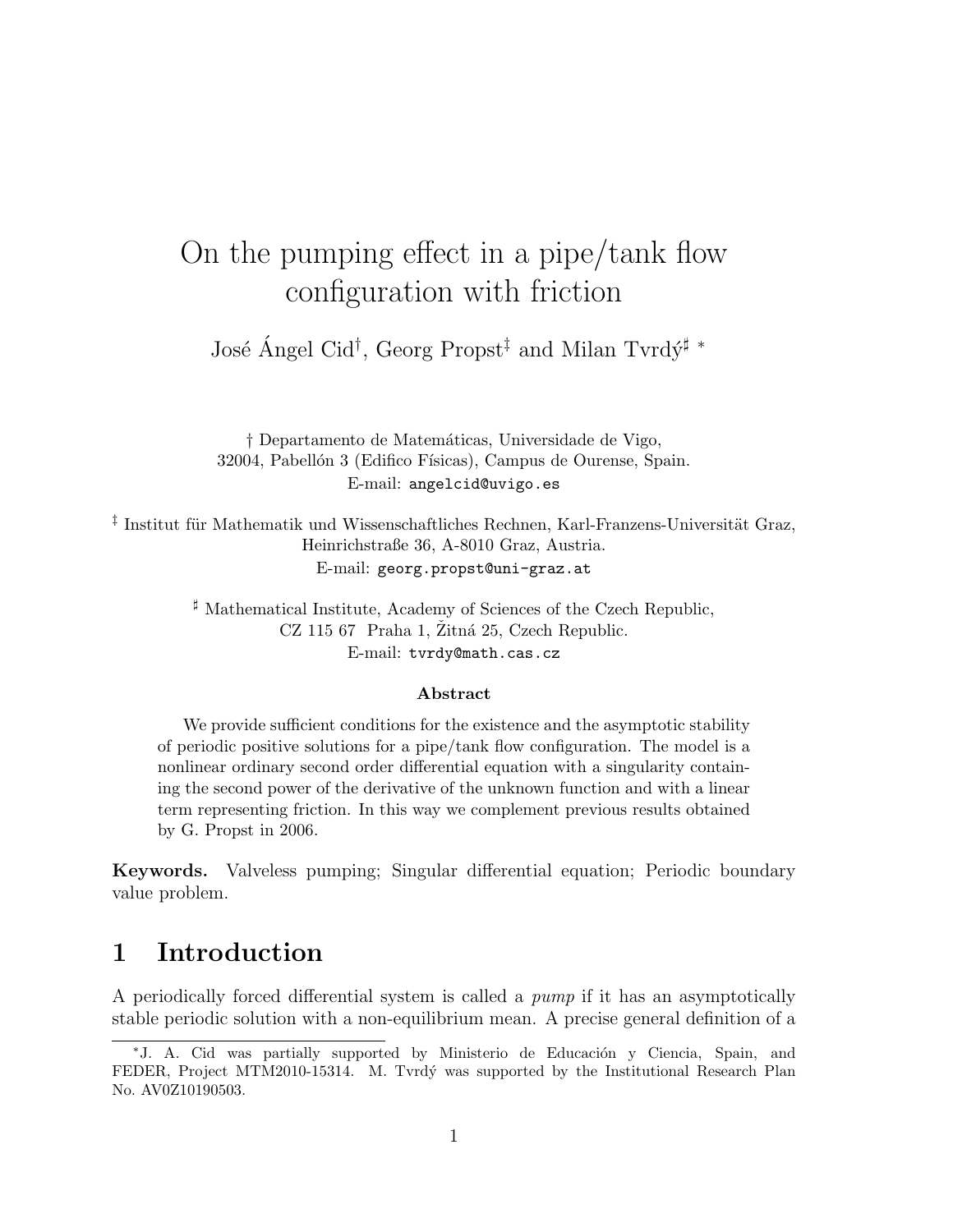pump may be found in [\[10\]](#page-13-0) (see Definition 1). In the special case, when the system is governed by a second order scalar differential equation and we require the existence of a T-periodic solution, this definition reads as follows.

<span id="page-1-2"></span>**1.1 Notation.** For a given continuous function  $h: [0, T] \to \mathbb{R}$ , we denote

$$
\bar{h} = \frac{1}{T} \int_0^T h(s) \, ds \, , \, h_* = \min\{h(t) : t \in [0, T]\} \text{ and } h^* = \max\{h(t) : t \in [0, T]\}.
$$

**1.2 Definition.** Let  $T > 0$ ,  $g : \mathbb{R}^3 \to \mathbb{R}$  and let  $e : \mathbb{R} \to \mathbb{R}$  be a nonconstant T-periodic function, then we say that the equation

<span id="page-1-1"></span>
$$
x'' = g(x, x', e(t))
$$
\n(1.1)

is a *periodically forced pump* if it has a T-periodic solution x such that

$$
g(\bar{x},0,\bar{e})\neq 0,
$$

i.e. the mean value  $\bar{x}$  of x is not an equilibrium of

$$
x'' = g(x, x', \bar{e}).
$$

Recently, G. Propst [\[10\]](#page-13-0) presented an explanation of the pumping effect for flow configurations of 1–3 rigid tanks that are connected by rigid pipes. Moreover, he proved the existence of periodic solutions to the corresponding differential equations for systems of 2 or 3 tanks, while for the apparently simplest configuration consisting of 1 pipe and 1 tank, he guaranteed the existence of a positive periodic solution only in some particular cases.

<span id="page-1-0"></span>1.3 Remark. The flow configurations considered by G. Propst in [\[10\]](#page-13-0) are special cases of valveless systems of a moving fluid. The term valveless pumping refers to the conveyance of liquid fluids in mechanical systems that have no valves to ensure the preferential direction of flow. Such phenomena appear e.g. in the models of blood circulation in the cardiovascular system, in some other models from microfluidics, or, at large scales, in oceanic currents. Valveless pumping is also referred to as Liebau phenomenon, after the pioneering works by G. Liebau starting in 1954, see [\[1,](#page-12-0) [3,](#page-12-1) [7\]](#page-13-1).

In the configuration of 1 pipe and 1 tank (see Figure [1\)](#page-1-0), a horizontal pipe is connected to a vertical tank, both contain a fluid of density  $\rho$ , up to the level height h in the tank. In the pipe, at distance  $\ell$  from the tank, the pressure outside the mass- and frictionless moveable piston is forced  $T$ -periodically in time  $t$ , while the environmental pressure above the fluid in the open tank is set to zero. The time derivative of the momentum of the mass of the fluid in the pipe between the piston and the tank equals the sum of the forces acting on it. These forces are due to the pressure  $p$  and the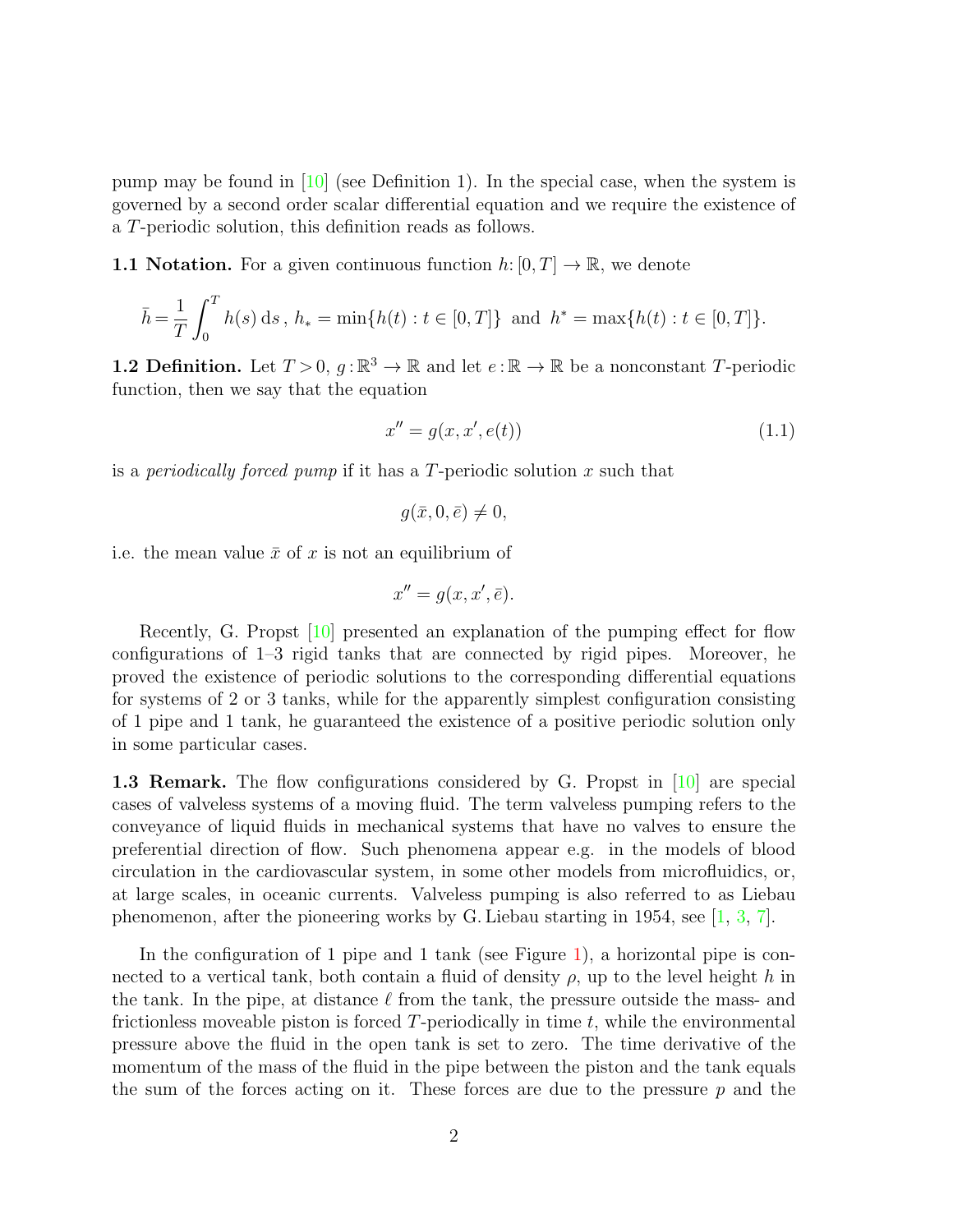

Figure 1: 1 pipe–1 tank configuration

hydrostatic pressure  $\rho \cdot g \cdot h$  at the bottom of the tank, where g is the acceleration of gravity. The friction is modeled by Poiseuille's law with friction coefficient  $r_0$ . Furthermore, since the cross section  $A_P$  of the pipe is assumed to be small in comparison to the cross section  $A_T$  of the tank, the fluid in the tank is modeled to be at rest. Finally, by Bernoulli's equation, the pressure loss is due to the difference of the fluid velocity in the pipe and zero velocity in the tank, i.e., is given by  $\zeta$ ρ 2  $w^2$ , where  $\zeta \geq 1$ is the junction coefficient depending on the particular geometry and smoothness of the junction of the tank and the pipe and  $w = -\ell'$  is the fluid velocity in the pipe (oriented in the direction from the piston to the tank). Therefore, the fluid motion in the pipe is described by the momentum equation

<span id="page-2-1"></span>
$$
\rho\left(\ell(t)\,w(t)\right)' = p(t) - r_0\,\ell(t)\,w(t) - \rho\,g\,h(t) + \zeta\frac{\rho}{2}\,(w(t))^2. \tag{1.2}
$$

The level height h is coupled to  $\ell$  by the relation

<span id="page-2-0"></span>
$$
A_P \ell(t) + A_T h(t) = V_0,
$$
\n(1.3)

where the total volume  $V_0$  of the fluid in the system is supposed to be constant. Inserting  $w = -\ell'$  and [\(1.3\)](#page-2-0) into [\(1.2\)](#page-2-1), we get

<span id="page-2-2"></span>
$$
\ell''(t) = -\frac{r_0}{\rho} \ell'(t) + \frac{1}{\ell(t)} \left( -\left(1 + \frac{\zeta}{2}\right) (\ell'(t))^2 + \frac{gV_0}{A_T} - \frac{p(t)}{\rho} \right) - \frac{gA_P}{A_T}.\tag{1.4}
$$

From the physical point of view we are interested in the search of positive solutions of the problem  $(1.4)$ . The right-hand side of the differential equation in  $(1.4)$  is singular for  $\ell = 0$  and, moreover, the singular term

$$
\frac{1}{\ell(t)} \left( -\left(1+\frac{\zeta}{2}\right) (\ell'(t))^2 \right)
$$

involves also the second power of the derivative  $\ell'$  of  $\ell$ . As there is lack of general existence results for such problems, this makes the analysis of the given model rather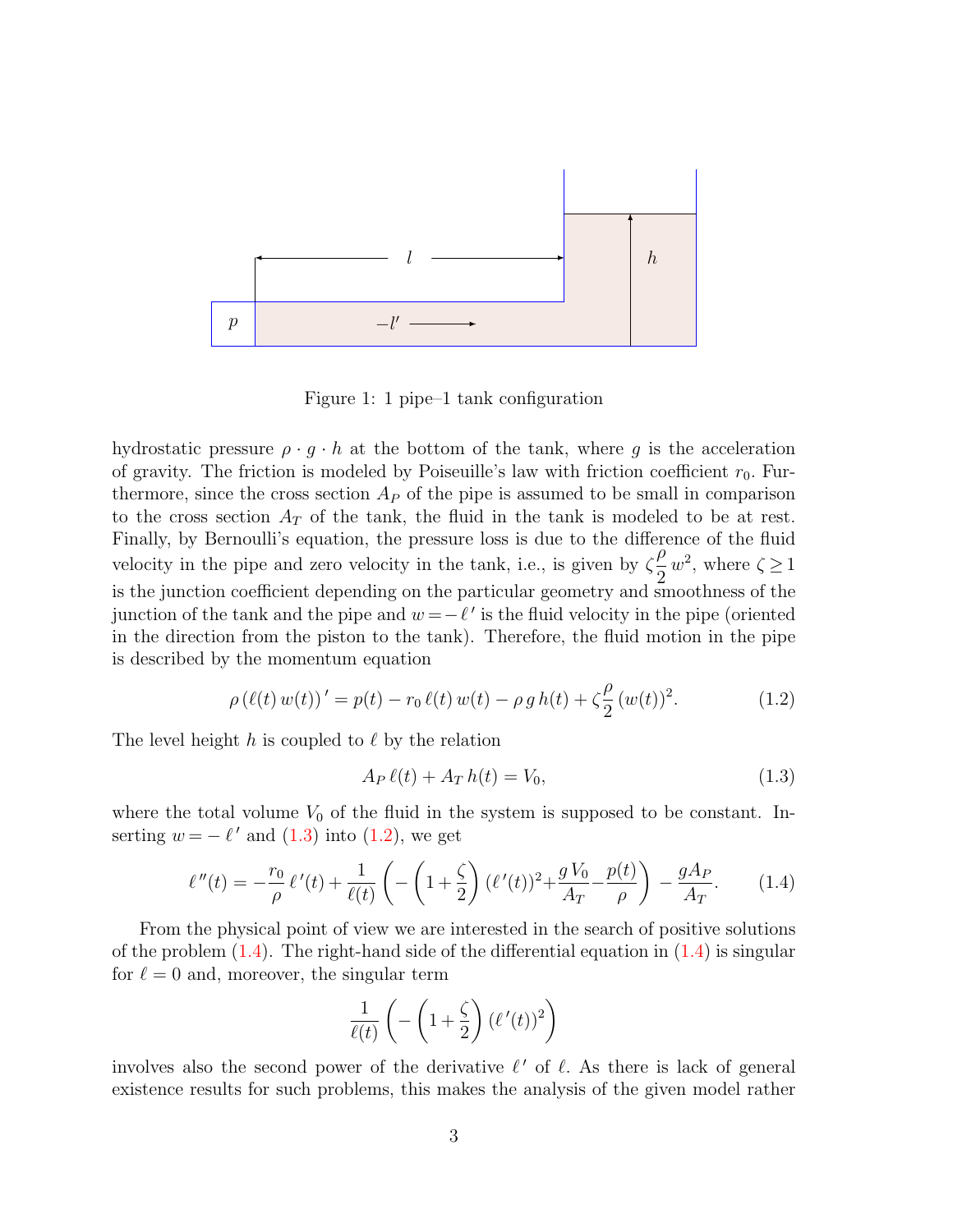difficult. To our knowledge, only Hakl, Torres and Zamora considered in [\[5\]](#page-13-2) and [\[6\]](#page-13-3) remotely resembling problems for equations of the form

$$
u'' + f(u) u' + g(t, u) = h(t, u),
$$

where both f and g can have a singularity at the origin. Our aim is to fill the gap providing existence and stability results for the quite general periodic forcing p.

For the sake of clarity, let us denote

<span id="page-3-3"></span>
$$
a = \frac{r_0}{\rho}
$$
,  $b = 1 + \frac{\zeta}{2}$ ,  $c = \frac{gA_P}{A_T}$ ,  $e(t) = \frac{gV_0}{A_T} - \frac{p(t)}{\rho}$ , and  $u = \ell$ . (1.5)

Then the given problem can be reformulated as the periodic boundary value problem

$$
u'' + a u' = \frac{1}{u} \left( e(t) - b (u')^{2} \right) - c, \qquad (1.6)
$$

<span id="page-3-1"></span><span id="page-3-0"></span>
$$
u(0) = u(T), \quad u'(0) = u'(T). \tag{1.7}
$$

According to the physical meaning of the involved parameters, we may assume

<span id="page-3-2"></span> $a \geq 0$ ,  $b > 1$ ,  $c > 0$ , and e is continuous and T-periodic on R. (1.8)

**1.4 Remark.** The case  $a = 0$  means that there is no Poiseuille friction, which might be considered an idealization but not meaningless from the modeling point of view. However, for the application of the theory presented in Section [2](#page-5-0) we need to have a positive coefficient at the linear first order term of the second order boundary value problem, that is  $a > 0$ .

Assuming that u is a positive solution to  $(1.6),(1.7)$  $(1.6),(1.7)$  $(1.6),(1.7)$ , multiplying  $(1.6)$  by  $u(t)$  and integrating over the interval  $[0, T]$ , we get that the relation

<span id="page-3-5"></span>
$$
\bar{e} - c\bar{u} = (b-1)\overline{(u')^2} \tag{1.9}
$$

must hold. This yields immediately the following necessary condition for the existence of a positive solution to  $(1.6)$ , $(1.7)$ .

**1.5 Theorem.** Let  $(1.8)$  hold and let problem  $(1.6)$ ,  $(1.7)$  have a positive solution. Then

<span id="page-3-4"></span>
$$
\bar{e} > 0. \tag{1.10}
$$

**1.6 Remark.** By  $(1.5)$ , condition  $(1.10)$  is satisfied if and only if

$$
\bar{p} < \rho \, g \, \frac{V_0}{A_T}.\tag{1.11}
$$

This means that, if  $A_T$  and  $V_0$  are fixed and the periodic forcing p has a positive mean value  $\bar{p}$ , then problem [\(1.6\)](#page-3-0),[\(1.7\)](#page-3-1) has no solution whenever the fluid density  $\rho$  is small enough.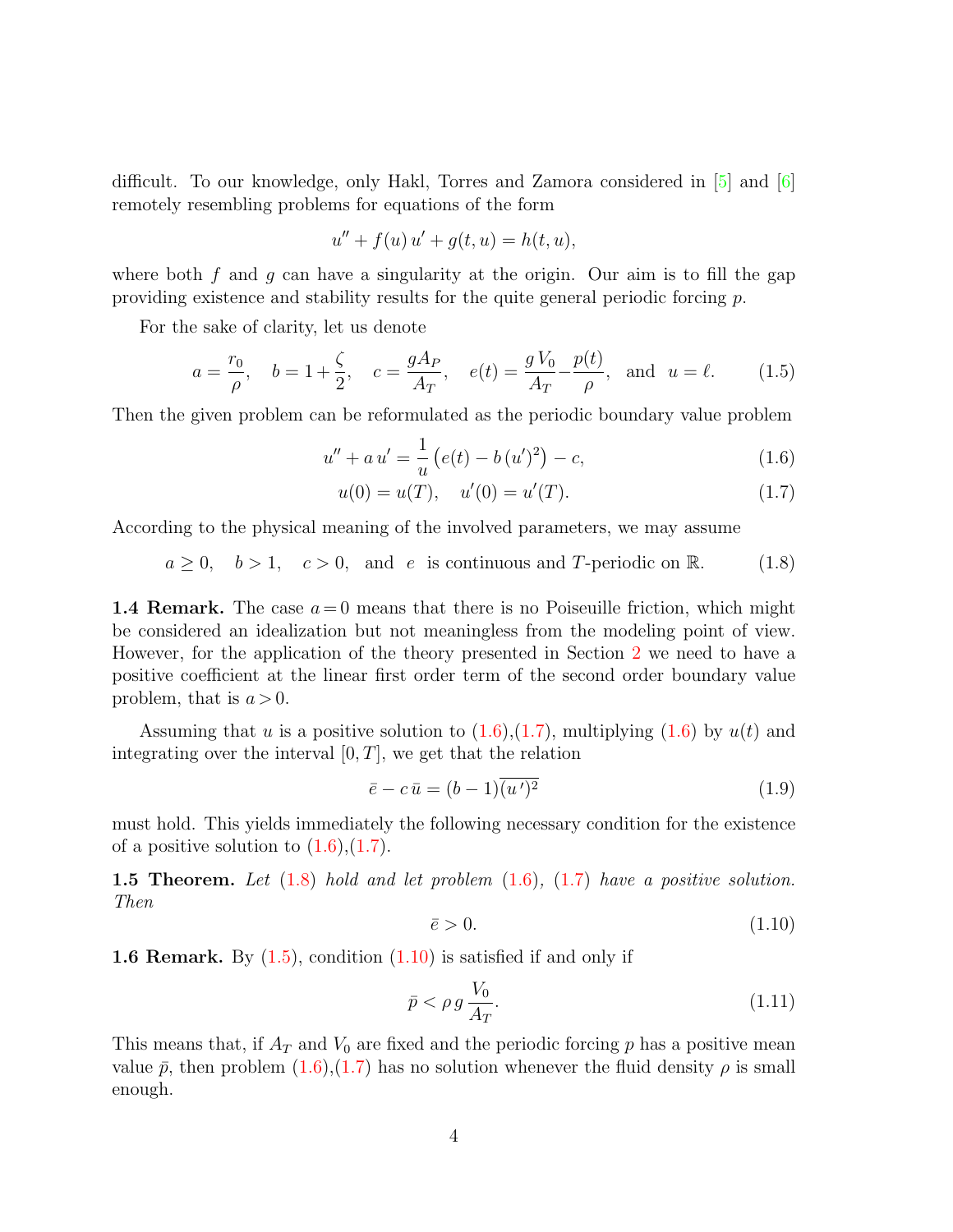Furthermore, put  $g(x, y, z) = -ay + \frac{1}{x}$  $\frac{1}{x}(z - by^2) - c$  for  $x \in (0, \infty), y, z \in \mathbb{R}$ . Then the equation  $(1.6)$  takes the form  $(1.1)$ . Let u be an arbitrary positive nonconstant solution of  $(1.6)$ ,  $(1.7)$ . By  $(1.8)$  and  $(1.9)$  we have

$$
g(\bar{u}, 0, \bar{e}) = \frac{1}{\bar{u}} (\bar{e} - c \bar{u}) = \frac{1}{\bar{u}} (b - 1) \overline{(u')^2} > 0,
$$

i.e.  $x = \bar{u}$  is not a zero of  $q(x, 0, \bar{e})$ . Therefore, the following simple observation is true, as well.

**1.7 Theorem.** Let  $(1.8)$  hold and let problem  $(1.6)$ ,  $(1.7)$  have a nonconstant positive solution. Then equation  $(1.6)$  is a T-periodically forced pump.

The main results of this paper concerning the existence and stability of positive periodic solutions for equation [\(1.6\)](#page-3-0) are the following Theorems [1.8](#page-4-0) and [1.10.](#page-4-1)

<span id="page-4-0"></span>**1.8 Theorem.** Assume [\(1.8\)](#page-3-2) and let  $a > 0$  and  $e_* > 0$ . Then problem [\(1.6\)](#page-3-0), [\(1.7\)](#page-3-1) has a positive solution provided that the following inequality holds:

<span id="page-4-3"></span>
$$
\frac{(b+1)c^2}{4\,e_*} < \left(\frac{\pi}{T}\right)^2 + \frac{a^2}{4} \,. \tag{1.12}
$$

**1.9 Remark.** In particular, whenever  $e_* > 0$ , problem  $(1.6)$ ,  $(1.7)$  has a positive solution if  $a$  is large enough or  $T$  is small enough.

Notice that  $e_* > 0$  if and only if

$$
p^* < \rho \, g \, \frac{V_0}{A_T},
$$

which means that the forcing pressure is not too large in comparison with the hydrostatic pressure at the bottom of the tank and with the mass of the fluid in the system. So it is a natural requirement preventing the emptying of the pipe.

<span id="page-4-1"></span>**1.10 Theorem.** Assume [\(1.8\)](#page-3-2) and let  $a > 0$  and  $e_* > 0$ . Then problem [\(1.6\)](#page-3-0), [\(1.7\)](#page-3-1) has at least one asymptotically stable positive solution provided that the following inequalities hold:

<span id="page-4-4"></span>
$$
\frac{c^2 (b (e^*)^2 - (b-1) (e_*)^2)}{e_* (e^*)^2} < \left(\frac{\pi}{T}\right)^2 + \frac{a^2}{4} \tag{1.13}
$$

and

<span id="page-4-2"></span>
$$
(b-1) e^* < b e_*.
$$
\n(1.14)

**1.11 Remark.** If  $e(t)$  is a positive constant, that is  $e^* = e_* > 0$ , then condition [\(1.14\)](#page-4-2) is always satisfied. Moreover, if in addition  $1 < b \leq 3$ , then condition  $(1.12)$  is satisfied whenever  $(1.13)$  holds, while if  $b > 3$ , then condition  $(1.13)$  is satisfied whenever  $(1.12)$ holds. The size of  $b = 1 + \frac{\zeta}{2}$  is related to the strength of the nonlinearity in the model (1.2), and in (1.15) below.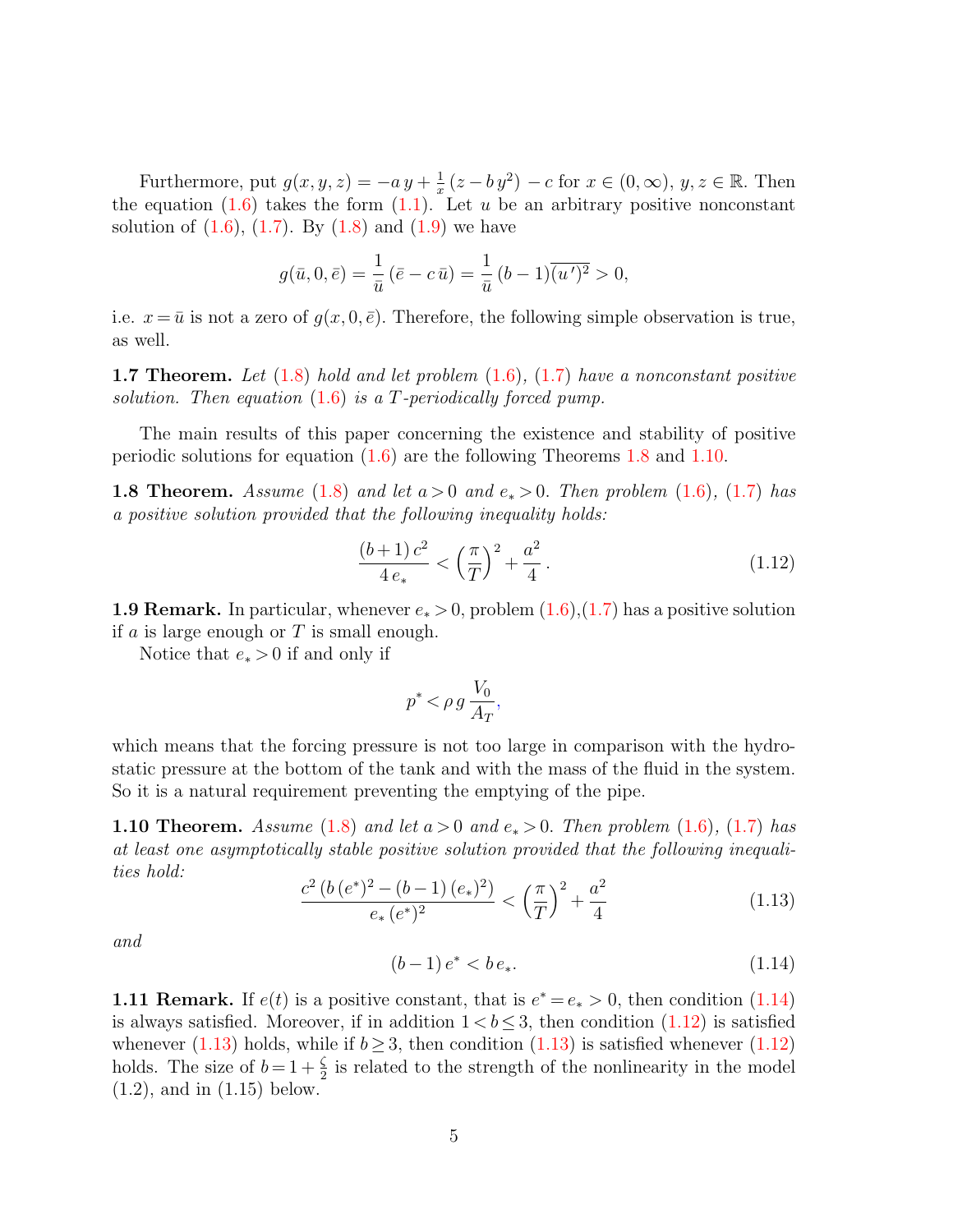The rest of the paper is devoted to the proof of the previous two theorems: in Section 2 we present some lemmata needed in order to prove Theorem [1.8](#page-4-0) in Section 3 and Theorem [1.10](#page-4-1) in Section 4. Our main tool will be the use of lower and upper functions.

The change of variables  $u = x^{\mu}$ , where  $\mu = \frac{1}{b+1}$ , transforms the singular problem  $(1.6), (1.7)$  $(1.6), (1.7)$  $(1.6), (1.7)$  to the regular problem

<span id="page-5-2"></span><span id="page-5-1"></span>
$$
x''(t) + a x'(t) + s(t) x^{\beta} - r(t) x^{\alpha} = 0,
$$
\n(1.15)

$$
x(0) = x(T), \quad x'(0) = x'(T), \tag{1.16}
$$

where

<span id="page-5-5"></span>
$$
r(t) = \frac{e(t)}{\mu}, \quad s(t) = \frac{c}{\mu}, \ \alpha = 1 - 2\mu, \ \beta = 1 - \mu.
$$
 (1.17)

In particular, we have the following result.

<span id="page-5-4"></span>**1.12 Lemma.** The function  $u:[0,T] \to \mathbb{R}$  is a positive solution to problem [\(1.6\)](#page-3-0), [\(1.7\)](#page-3-1) if and only if  $x(t) = u(t)^{1/\mu}$  is a positive solution to problem [\(1.15\)](#page-5-1), [\(1.16\)](#page-5-2).

<span id="page-5-6"></span>**1.13 Remark.** Since  $b > 1$  by [\(1.8\)](#page-3-2), we have  $0 < \mu < 1/2$  and, hence,  $0 < \alpha < \beta < 1$ . In particular, this means that problem  $(1.15)$ ,  $(1.16)$  is regular.

# <span id="page-5-0"></span>2 Some auxiliary results

Assume

$$
a > 0
$$
, and  $f: [0, T] \times \mathbb{R} \to \mathbb{R}$  is continuous (2.1)

and consider the auxiliary problem

<span id="page-5-3"></span>
$$
x''(t) + a x'(t) + f(t, x) = 0, \quad x(0) = x(T), \ x'(0) = x'(T). \tag{2.2}
$$

The proofs of our main results rely on the method of lower and upper functions, see e.g. [\[4\]](#page-13-4). For our purposes the following definitions are satisfactory.

**2.1 Definition.** A T-periodic function  $\sigma_1$  with a second order derivative continuous on  $[0, T]$  is a *lower function* for  $(2.2)$  if

$$
\sigma_1''(t) + a \sigma_1'(t) + f(t, \sigma_1(t)) \ge 0 \quad \text{for } t \in [0, T],
$$

while an *upper function* is defined analogously, but with reversed inequality.

If a lower function or an upper function is not a solution to  $(2.2)$ , it is called a *strict* lower function or a strict upper function of [\(2.2\)](#page-5-3), respectively.

The following two auxiliary results will be useful for the proof of Theorem [1.8.](#page-4-0) The former is a special case of  $[2,$  Theorem 2.4 and is due to D. Bonheure and C. de Coster.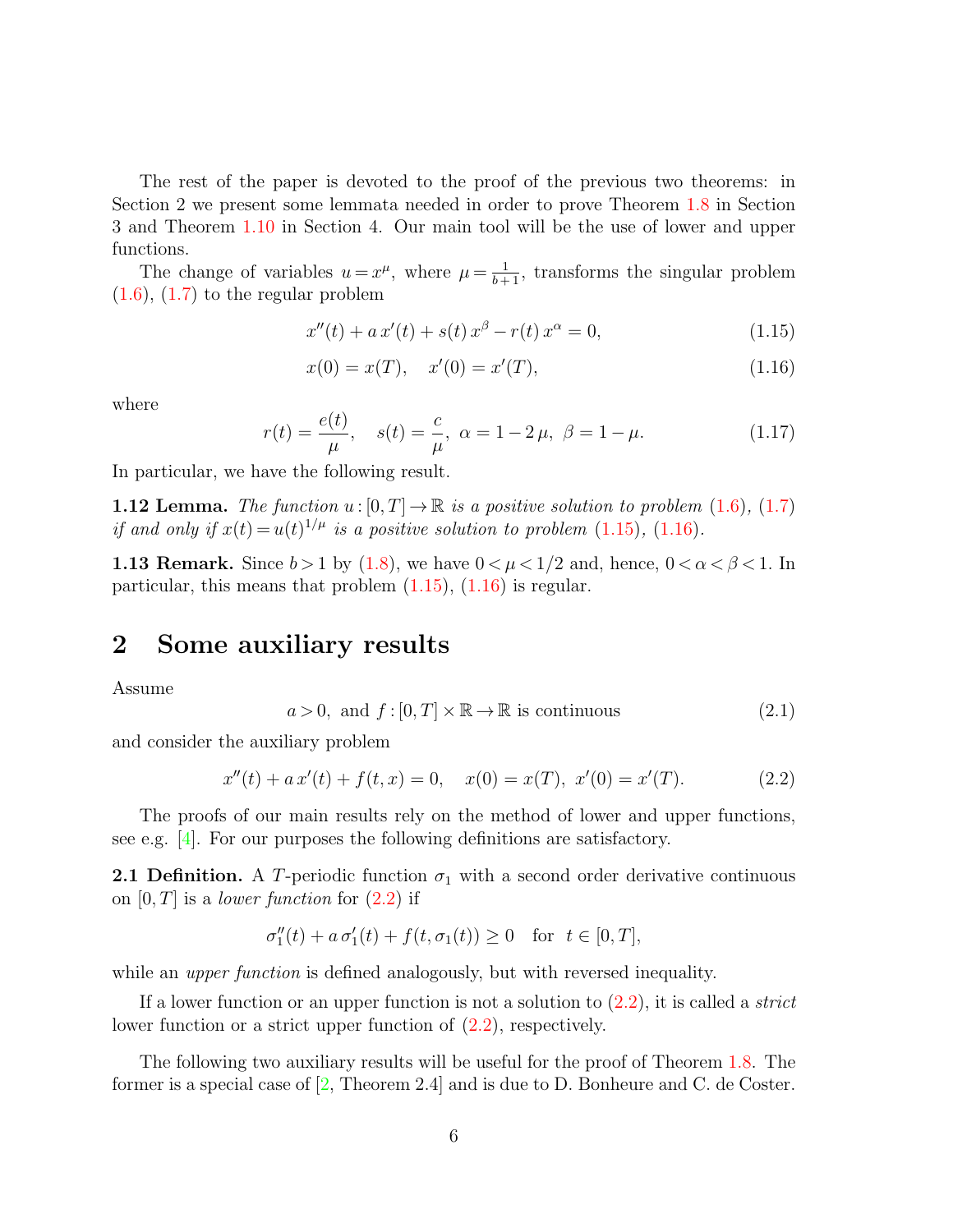<span id="page-6-0"></span>**2.2 Lemma.** Let  $\sigma_1$  and  $\sigma_2$  be lower and upper functions of [\(2.2\)](#page-5-3) such that  $\sigma_2 < \sigma_1$  on [0, T]. Assume that  $f : [0, T] \times \mathbb{R} \to \mathbb{R}$  is continuous and there is a function p continuous on  $[0, T]$  such that

$$
\limsup_{x \to -\infty} f(t, x) \le p(t) \quad \text{and} \quad \limsup_{x \to \infty} \frac{f(t, x)}{x} \le \frac{\pi^2}{T^2}
$$
\n
$$
(2.3)
$$

uniformly in  $t \in [0, T]$ .

Then problem [\(2.2\)](#page-5-3) possesses a solution x such that  $\sigma_2(t_1) \leq x(t_1) \leq \sigma_1(t_1)$  for some  $t_1 \in [0, T].$ 

**2.3 Remark.** Let us note that the proof of  $[2,$  Theorem 2.4 as given in  $[2]$  should be supplied by a proper a priori estimate of the derivatives of the possible solutions to  $(2.2)$ . With respect to the first two parts of the proof in [\[2\]](#page-12-2), this estimate can be, of course, obtained using some of the standard Nagumo type theorems (see e.g.  $[4,$ Proposition 4.3.

The latter lemma relies on the antimaximum principle by P. Omari and M. Trombetta.

<span id="page-6-1"></span>**2.4 Lemma.** [\[9,](#page-13-5) Proposition 2.2] Let  $a, \lambda \in \mathbb{R}$  be such that

$$
0 < \lambda \le \left(\frac{\pi}{T}\right)^2 + \frac{a^2}{4} \tag{2.4}
$$

and let h be continuous on  $[0, T]$ .

Then any solution u of the linear periodic boundary value problem

$$
u'' + a u' + \lambda u = h(t), \quad u(0) = u(T), \ u'(T) = u'(T) \tag{2.5}
$$

is nonnegative on  $[0, T]$  whenever h is nonnegative on  $[0, T]$ .

In order to get stability of the periodic solution the following result will be useful.

<span id="page-6-3"></span>**2.5 Lemma.** ([\[8,](#page-13-6) Theorem 1.2 and Remark 3.2]) Assume  $a > 0$  and let  $\sigma_1$  be a strict lower and  $\sigma_2$  a strict upper function of [\(1.15\)](#page-5-1), [\(1.7\)](#page-3-1) such that  $\sigma_2 < \sigma_1$  on [0, T]. Furthermore, let

$$
\frac{\partial}{\partial x}f(t,x) \le \left(\frac{\pi}{T}\right)^2 + \frac{a^2}{4} \quad \text{for a.e. } t \in [0,T] \text{ and every } x \in [\sigma_2(t), \sigma_1(t)],\tag{2.6}
$$

and assume

there is a continuous function  $\gamma : [0, T] \to [0, \infty)$  such that  $\bar{\gamma} > 0$  and  $\mathcal{L}$  $\mathcal{L}$ 

$$
\frac{\partial}{\partial x} f(t, x) \ge \gamma(t) \text{ for } t \in [0, T], \ x \in [\sigma_2(t), \sigma_1(t)]. \tag{2.7}
$$

Then problem  $(2.2)$  has at least one asymptotically stable T-periodic solution x fulfilling

<span id="page-6-4"></span><span id="page-6-2"></span>
$$
\sigma_2 \le x \le \sigma_1 \quad on \quad [0, T]. \tag{2.8}
$$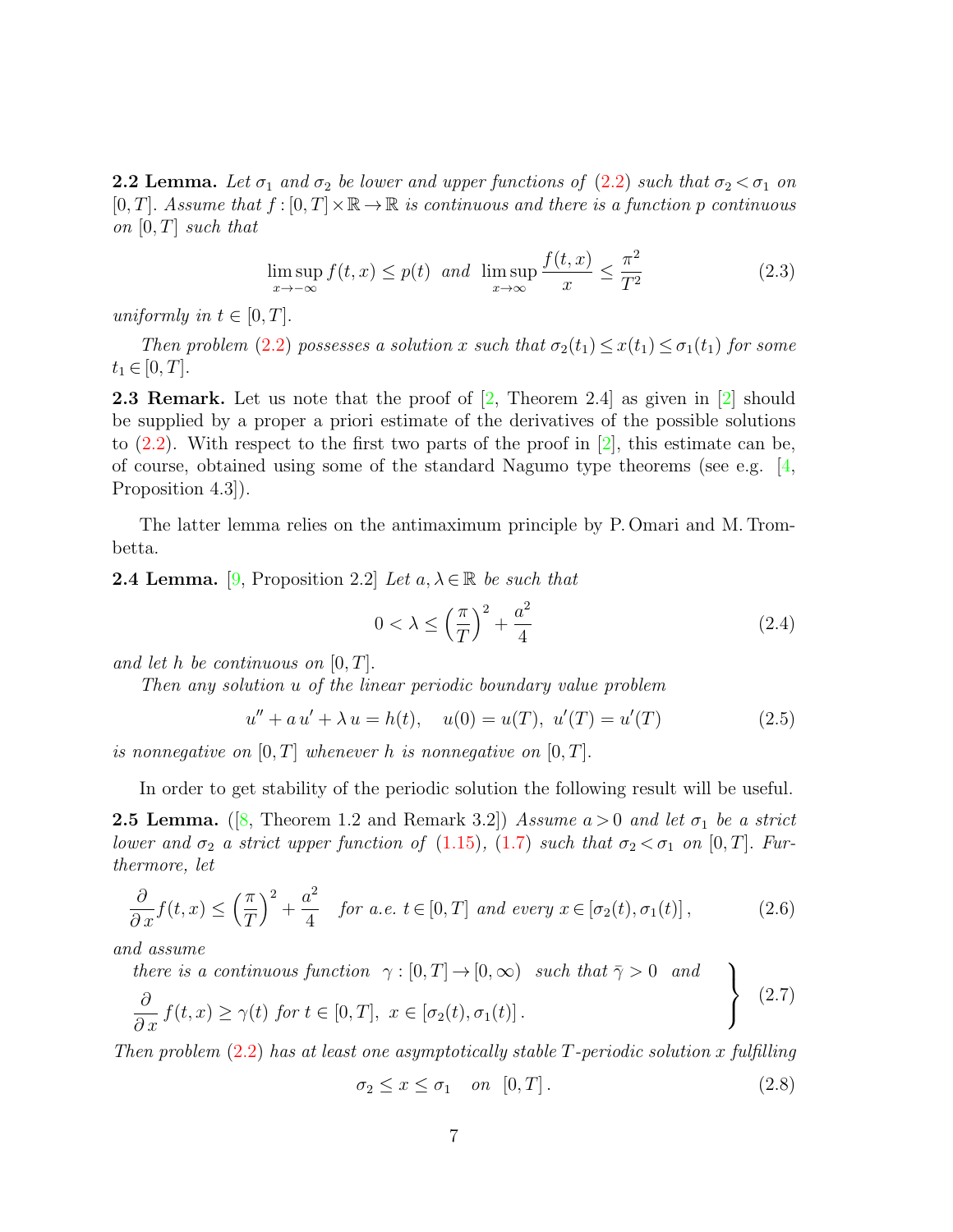# <span id="page-7-8"></span>3 Proof of Theorem [1.8](#page-4-0)

Assume that the assumptions of Theorem [1.8](#page-4-0) are satisfied. We are going to prove that then problem  $(1.6)$ ,  $(1.7)$  has a positive solution. Put

<span id="page-7-5"></span>
$$
\lambda^* = \left(\frac{\pi}{T}\right)^2 + \frac{a^2}{4} \,. \tag{3.1}
$$

With respect to Lemma [1.12](#page-5-4) it suffices to show that problem  $(1.15)$ ,  $(1.16)$  has at least one positive solution provided the relations  $a > 0$ ,  $r_* > 0$ ,  $s_* > 0$ ,  $\alpha = 1 - 2\mu$ ,  $\beta = 1 - \mu$ and

<span id="page-7-0"></span>
$$
\frac{(s^*)^2}{4\,r_*} < \lambda^* \tag{3.2}
$$

are true. (Notice that, by Notation [1.1](#page-1-2) and definitions  $(1.17)$ , conditions  $(3.2)$  and [\(1.12\)](#page-4-3) are equivalent.)

STEP 1. We have

$$
0 < r_* \le r^* < \infty \text{ and } 0 < s_* \le s^* < \infty. \tag{3.3}
$$

Put

<span id="page-7-6"></span>
$$
f(t,x) = s(t) x^{\beta} - r(t) x^{\alpha} \quad \text{for } t \in [0,T] \text{ and } x \in \mathbb{R}.
$$
 (3.4)

Then

<span id="page-7-2"></span>
$$
f(t,x) \ge x^{\alpha} (s_* x^{\beta-\alpha} - r^*) > 0 \text{ for } t \in [0,T] \text{ and } x > (r^*/s_*)^{1/(\beta-\alpha)},
$$
  
and  

$$
f(t,x) \le x^{\alpha} (s^* x^{\beta-\alpha} - r_*) < 0 \text{ for } t \in [0,T] \text{ and } x \in (0, (r_*/s^*)^{1/(\beta-\alpha)})
$$
 (3.5)

Therefore, for arbitrary  $\rho_1 \in ((r^*/s_*)^{1/(\beta-\alpha)}, \infty)$  and  $\rho_2 \in (0, (r_*/s^*)^{1/(\beta-\alpha)})$ , the constant functions

<span id="page-7-1"></span>
$$
\sigma_1(t) \equiv \rho_1 \text{ and } \sigma_2(t) \equiv \rho_2 \tag{3.6}
$$

are, respectively, a strict lower and a strict upper function of problem [\(1.15\)](#page-5-1), [\(1.7\)](#page-3-1). (As  $\rho_2 < \rho_1$ , we have a *reversely ordered* pair of strict lower and upper functions.)

STEP 2. Let  $\rho_1 \in ((r^*/s_*)^{1/(\beta-\alpha)}, \infty)$  and  $\rho_2 \in (0, (r_*/s^*)^{1/(\beta-\alpha)})$  be fixed and  $\sigma_1$  and  $\sigma_2$ be given by [\(3.6\)](#page-7-1). Let

<span id="page-7-7"></span>
$$
\lambda_0 := \frac{(s^*)^2}{4r_*}.
$$
\n(3.7)

We will prove that there is a  $\delta_0 \in (0, \rho_2)$  such that

<span id="page-7-4"></span>
$$
\lambda(x - \delta) - f(t, x) \ge 0 \text{ for } t \in [0, T], \delta \in (0, \delta_0), \lambda \ge \lambda_0, t \in [0, T] \text{ and } x \in [\delta, \infty). \tag{3.8}
$$

First, recall that by  $(3.5)$  and  $(1.17)$  we respectively have

<span id="page-7-3"></span>
$$
-f(t, x) > 0 \text{ for } t \in [0, T] \text{ and } x \in (0, x_0), \text{ where } x_0 = \left(\frac{r_*}{s^*}\right)^{1/(\beta - \alpha)} \tag{3.9}
$$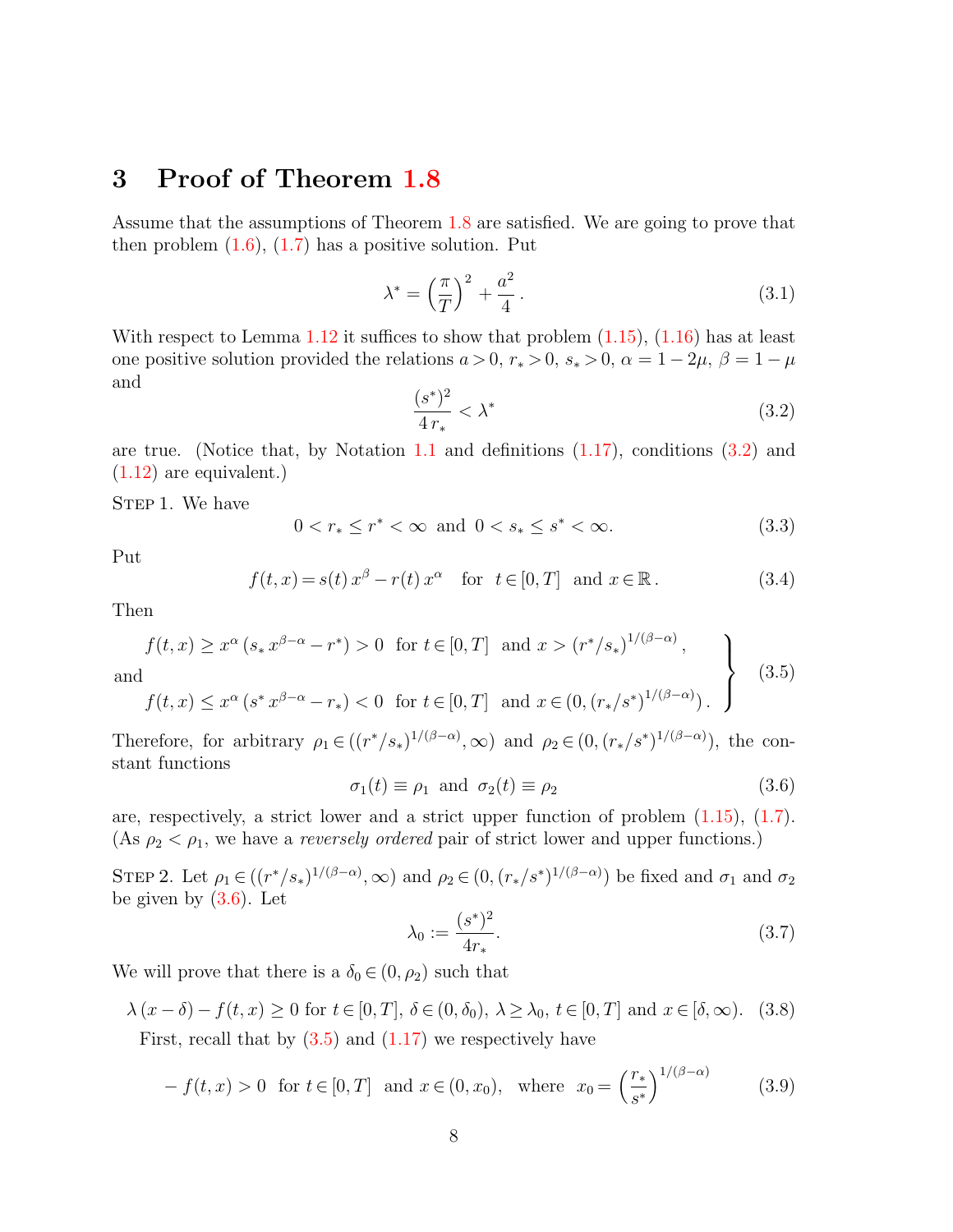and

$$
\beta - \alpha = 1 - \beta = \mu, \ 1 - \alpha = 2 \mu \text{ and } x_0 = \left(\frac{r_*}{s^*}\right)^{1/\mu},
$$
\n(3.10)

Furthermore, for  $x > 0$  and  $\lambda > 0$  denote

$$
\psi(x,\lambda) := \lambda \, x - s^* \, x^{1-\mu} + r_* \, x^{1-2\,\mu}
$$

and

$$
\varphi(x,\lambda) := \lambda x^{2\mu} - s^* x^{\mu} + r_*.
$$

Then

$$
\psi(x,\lambda) = x^{1-2\mu} \varphi(x,\lambda) \quad \text{and} \quad \lambda x - f(t,x) \ge \psi(x,\lambda)
$$
  
for  $t \in [0,T], x > 0 \text{ and } \lambda > 0$  (3.11)

and (cf. [\(3.9\)](#page-7-3))

$$
\psi(\delta,\lambda) \ge \lambda \delta \quad \text{if and only if} \quad \delta \in [0, x_0]. \tag{3.12}
$$

In particular,  $\lambda x - f(t, x) > 0$  whenever  $\varphi(x, \lambda) > 0$ . Moreover, if

<span id="page-8-1"></span><span id="page-8-0"></span>
$$
\lambda > \lambda_0, \tag{3.13}
$$

then  $\varphi(x, \lambda) > 0$  and, hence, also  $\lambda x - f(t, x) > 0$  holds for all  $t \in [0, T]$  and  $x > 0$ . Furthermore,

<span id="page-8-2"></span>
$$
\frac{\partial}{\partial x}\psi(x,\lambda) = x^{-2\mu}\left(\lambda x^{2\mu} - s^*\left(1 - \mu\right)x^{\mu} + r_*\left(1 - 2\mu\right)\right) \tag{3.14}
$$

and it is easy to check that

$$
\frac{\partial}{\partial x}\,\psi(x,\lambda) \ge 0 \quad \text{for} \ \ x>0 \ \text{ and } \ \lambda \ge \lambda_1 := \frac{(s^*)^2\,(1-\mu)^2}{4\,r_*\,(1-2\,\mu)}\,.
$$

(Notice that  $\lambda_1 = \lambda_0$  $(1 - \mu)^2$  $\frac{1-\mu_j}{1-2\mu} > \lambda_0$ .) Therefore, for any  $\lambda \geq \lambda_1$ , the function  $\psi(\cdot, \lambda)$  is nondecreasing on  $[0, \infty)$ . So, with respect to  $(3.11)$  and  $(3.12)$ , we can see that

<span id="page-8-4"></span>
$$
\lambda (x - \delta) - f(t, x) \ge 0
$$
  
holds for  $\lambda \ge \lambda_1$ ,  $\delta \in (0, x_0)$ ,  $x \in [\delta, \infty)$  and  $t \in [0, T]$ . (3.15)

Next, assume that

$$
\lambda \in (\lambda_0, \lambda_1). \tag{3.16}
$$

Since  $0 < \mu < \frac{1}{2}$  (cf. Remark [1.13\)](#page-5-6), it follows that

<span id="page-8-3"></span>
$$
(s^*)^2 (1 - 2\mu) < 4\,r_*\lambda \left(1 - 2\,\mu\right) < (s^*)^2 \left(1 - \mu^2\right). \tag{3.17}
$$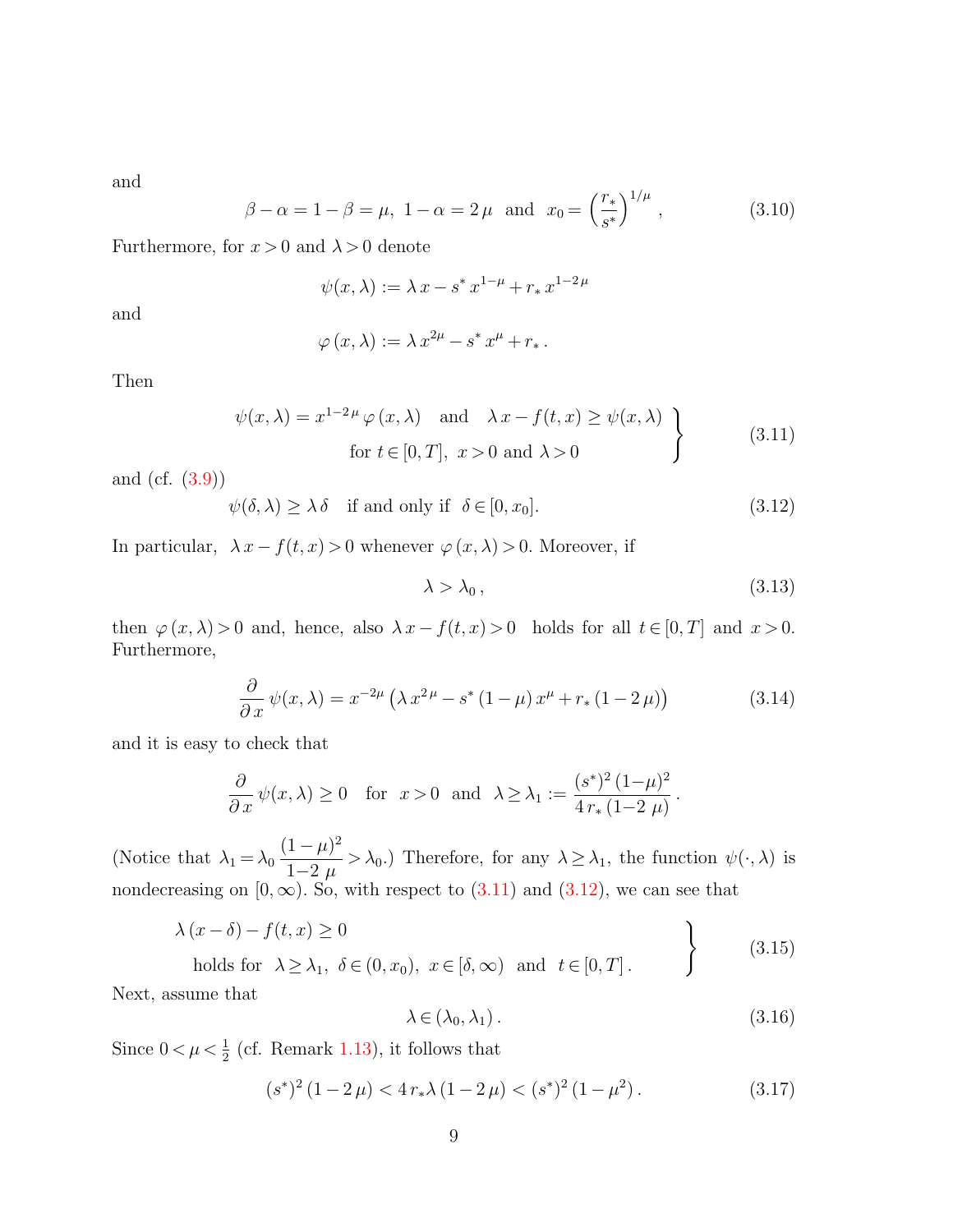In particular,

<span id="page-9-1"></span>
$$
\Delta := (s^*)^2 (1 - \mu)^2 - 4 \lambda r_* (1 - 2 \mu) > 0
$$
\n(3.18)

and

<span id="page-9-0"></span>
$$
\frac{\partial}{\partial x} \psi(x, \lambda) = 0 \quad \text{if and only if}
$$
\n
$$
x = \xi_1 := \left( \frac{s^*(1-\mu) - \sqrt{\Delta}}{2\lambda} \right)^{1/\mu} \quad \text{or} \quad x = \xi_2 := \left( \frac{s^*(1-\mu) + \sqrt{\Delta}}{2\lambda} \right)^{1/\mu} .
$$
\n(3.19)

It is easy to see that

$$
\frac{\partial}{\partial x}\psi(x,\lambda) > 0 \text{ for } x \in (0,\xi_1) \cup (\xi_2,\infty) \text{ and } \frac{\partial}{\partial x}\psi(x,\lambda) < 0 \text{ for } x \in (\xi_1,\xi_2),
$$

i.e.  $x = \xi_1$  is the point of the local maximum of  $\psi$  on  $(0, \infty)$  and  $x = \xi_2$  is the point of the local minimum of  $\psi$  on  $(0, \infty)$ . In particular,

$$
\psi(x,\lambda) \ge \psi(\delta,\lambda) \ge \lambda \delta \quad \text{for } \delta \in (0,x_0) \text{ and } x \in (\delta,\xi_1] \\
\psi(x,\lambda) \ge \psi(\xi_2,\lambda) \quad \text{for } x \in (\xi_1,\infty).
$$
\n(3.20)

By  $(3.14)$  and  $(3.19)$ , we have

<span id="page-9-2"></span>
$$
\lambda \xi_2^{2\mu} - s^* (1 - \mu) \xi_2^{\mu} + r_* (1 - 2 \mu) = 0.
$$
 (3.21)

Furthermore, the left-hand inequality in  $(3.17)$  can be rewritten as

$$
(\mu - 1)^2 (s^*)^2 - 4\lambda r_* (1 - 2\mu) < \mu^2 (s^*)^2,
$$

wherefrom the inequality

<span id="page-9-3"></span>
$$
\xi_2^{\mu} < 2 \frac{r_*}{s^*} \tag{3.22}
$$

follows (cf.  $(3.18)$ ). Now, using  $(3.21)$  and  $(3.22)$ , we get

$$
\varphi(\xi_2, \lambda) = \lambda \xi_2^{2\mu} - s^* \xi_2^{\mu} + r_* - \lambda \xi_2^{2\mu} + s^* (1 - \mu) \xi_2^{\mu} - r_* (1 - 2 \mu)
$$
  
=  $\mu (2r_* - s^* \xi_2^{\mu}) > 0$ ,

i.e.  $\psi(\xi_2,\lambda)>0.$  In particular, the assertion

<span id="page-9-4"></span>
$$
\psi(x,\lambda) \ge \lambda \delta \quad \text{holds for} \quad \delta \in (0,\delta_0), \ \lambda \in (\lambda_0,\lambda_1) \quad \text{and} \quad x \in [\delta,\infty)
$$
 (3.23)

is true with  $\delta_0 = \min\{x_0, \frac{\psi}{\lambda}\}$ λ }.

Now,  $(3.15)$  and  $(3.23)$  complete the proof of  $(3.8)$ .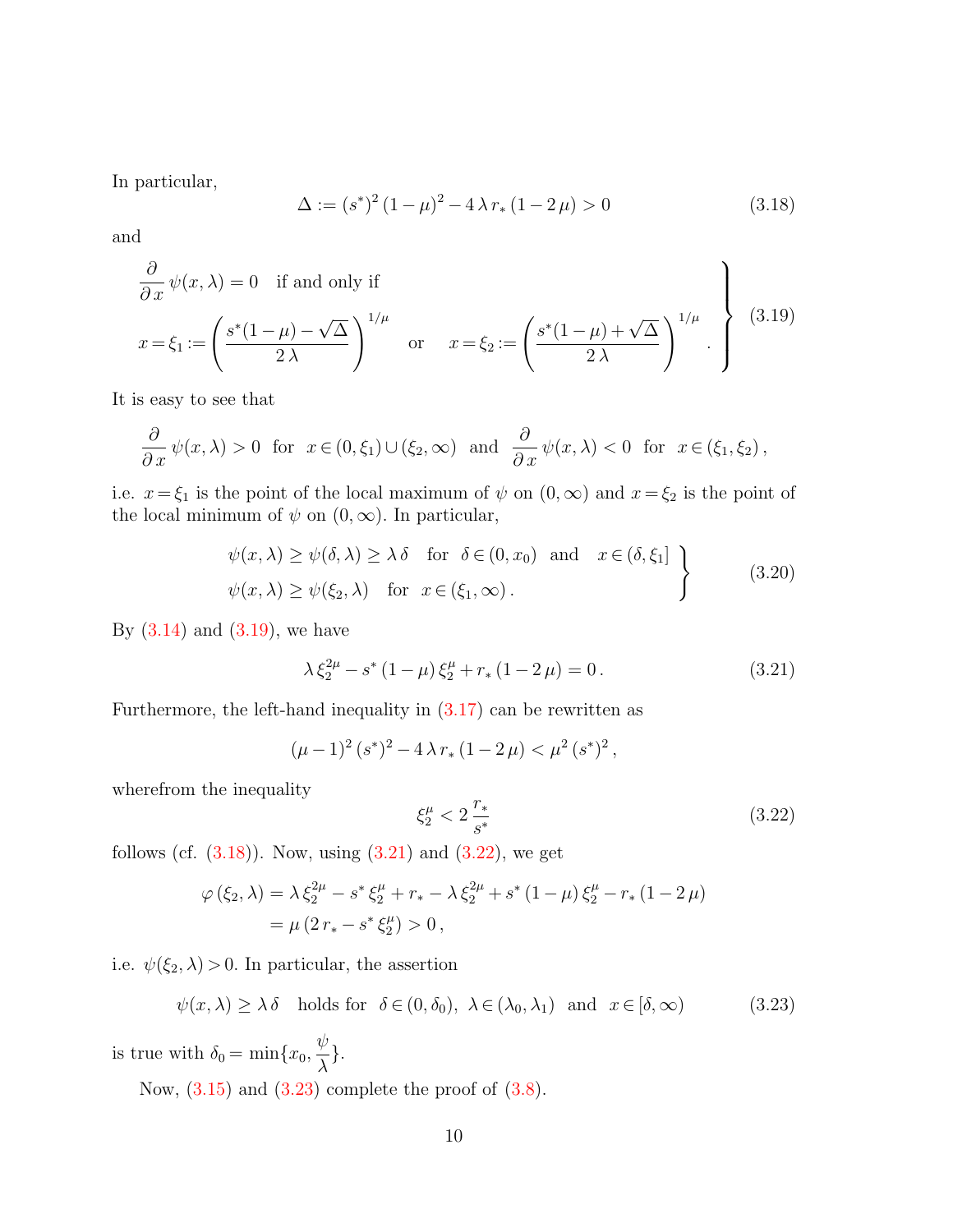STEP 3. Let  $\lambda_0$  and  $\delta_0$  be given by the previous step and let an arbitrary  $\delta \in (0, \delta_0)$  be given. Let  $\lambda^*$  be given by [\(3.1\)](#page-7-5) and assume that  $\lambda^* > \lambda_0$  (i.e. a is large enough or T is small enough). Define

$$
\widetilde{f}(t,x) = \begin{cases} f(t,\delta) + \lambda^* (x - \delta) & \text{for } x < \delta, \\ f(t,x) & \text{for } x \ge \delta \end{cases}
$$

and consider the auxiliary problem

<span id="page-10-0"></span>
$$
x''(t) + a x'(t) + \tilde{f}(t, x) = 0, \quad x(0) = x(T), \ x'(0) = x'(T). \tag{3.24}
$$

Since  $\delta \in (0, \delta_0)$  and  $\delta_0$  was chosen in Step 2 so that  $0 < \delta_0 < \rho_2$ , the functions  $\sigma_1$  and  $\sigma_2$  are respectively a lower and an upper function of problem  $(3.24)$  and the function f evidently satisfies the assumptions of Lemma [2.2](#page-6-0) for f. Consequently,  $(3.24)$  has a solution x such that  $\rho_2 \leq x(t_1) \leq \rho_1$  for some  $t_1 \in [0, T]$ .

Step 4. Finally, we will show that, under the assumptions of Step 3, the inequality  $x \ge \delta$  on [0, T] holds for any solution x of [\(3.24\)](#page-10-0). This, of course, will imply that x is a positive solution of the given problem [\(1.15\)](#page-5-1), [\(1.16\)](#page-5-2).

Let x be an arbitrary solution to [\(3.24\)](#page-10-0). Put  $u(t) = x(t) - \delta$  for  $t \in [0, T]$ . Then u clearly satisfies the periodic conditions [\(1.7\)](#page-3-1) and, in addition,

$$
u''(t) + a u'(t) + \lambda^* u(t) = \lambda^* (x(t) - \delta) - \widetilde{f}(t, x(t)) \quad \text{for } t \in [0, T] \text{ and } x \in \mathbb{R}.
$$

By STEP 2, the right hand side  $h(t) := \lambda^* (x(t) - \delta) - \tilde{f}(t, x(t))$  is nonnegative for all  $t \in [0, T]$ . Consequently, by Lemma [2.4,](#page-6-1) u is nonnegative on  $[0, T]$ , i.e.  $x \ge \delta$  on  $[0, T]$ .  $\Box$ 

**3.1 Remark.** By an analogous reasoning we could show that if condition  $(1.17)$  is replaced by

$$
r(t) = \frac{e(t)}{\mu}, \quad s(t) = \frac{c}{\mu}, \ 0 < \alpha < \beta < 1, \tag{3.25}
$$

then problem  $(2.2)$ , with f given by  $(3.4)$ , has at least one positive solution whenever a is large enough or T is small enough. However, to establish an explicit bound for  $\lambda_0$ like that provided by [\(3.7\)](#page-7-7), we would need a (small as possible) upper estimate for the roots of the algebraic equation

$$
\lambda x^{1-\alpha} - s^* \beta x^{\beta-\alpha} + r_* \alpha = 0.
$$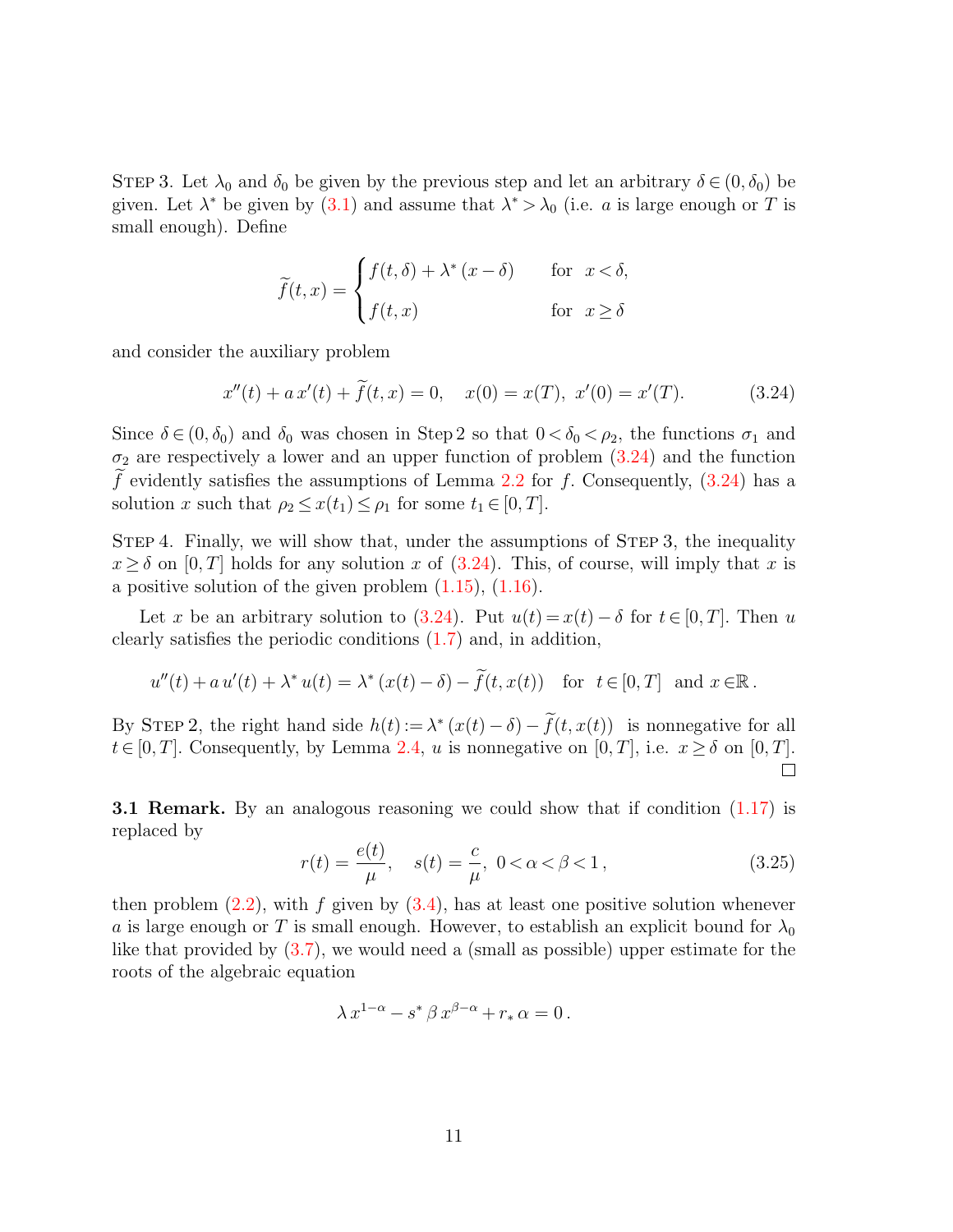## 4 Proof of Theorem [1.10](#page-4-1)

Assume that assumptions of Theorem [1.10](#page-4-1) are satisfied. We are going to prove that then problem  $(1.6)$ ,  $(1.7)$  has at least one asymptotically stable positive solution.

With respect to Lemma [1.12](#page-5-4) it suffices to show that problem  $(1.15)$ ,  $(1.16)$  has at least one asymptotically stable positive solution provided the relations  $a > 0$ ,  $r_* > 0$ ,  $s_* > 0, 0 < \alpha < \beta < 1$  and

<span id="page-11-0"></span>
$$
\beta s^* \left(\frac{s^*}{r_*}\right)^{(1-\beta)/(\beta-\alpha)} - \alpha r_* \left(\frac{s_*}{r^*}\right)^{(1-\alpha)/(\beta-\alpha)} < \left(\frac{\pi}{T}\right)^2 + \frac{a^2}{4},\tag{4.1}
$$

and

$$
\frac{\alpha}{\beta} \frac{r^*}{s_*} < \frac{r_*}{s^*} \tag{4.2}
$$

are satisfied. (Notice that, by Notation [1.1](#page-1-2) and definitions  $(1.17)$ , conditions  $(1.13)$ ,  $(1.14)$  and  $(4.1)$ ,  $(4.2)$  are equivalent.)

STEP 1. Recall (see Step 1 in Section [3\)](#page-7-8) that problem  $(1.15)$ ,  $(1.16)$  possesses a reversely ordered pair of lower and upper functions. Furthermore, put

<span id="page-11-4"></span><span id="page-11-1"></span>
$$
\widetilde{\sigma}_1 = \left(\frac{r^*}{s_*}\right)^{1/(\beta - \alpha)} \quad \text{and} \quad \widetilde{\sigma}_2 = \left(\frac{r_*}{s^*}\right)^{1/(\beta - \alpha)}.
$$
\n(4.3)

Then, for each  $\eta > 0$ , we can choose a constant strict lower function  $\sigma_1$  of [\(1.15\)](#page-5-1), [\(1.16\)](#page-5-2) and a constant strict upper function  $\sigma_2$  of  $(1.15)$ ,  $(1.16)$  in such a way that

<span id="page-11-2"></span>
$$
0 < \tilde{\sigma}_2 - \eta < \sigma_2 < \tilde{\sigma}_2 \le \tilde{\sigma}_1 < \sigma_1 < \tilde{\sigma}_1 + \eta. \tag{4.4}
$$

STEP 2. Due to [\(4.2\)](#page-11-1), we can choose  $\eta > 0$  and  $\sigma_2$  in such a way that the relations [\(4.4\)](#page-11-2) and

<span id="page-11-3"></span>
$$
\frac{\alpha}{\beta} \frac{r^*}{s_*} < \frac{r_*}{s^*} - \eta = \widetilde{\sigma}_2 - \eta < \sigma_2 \tag{4.5}
$$

are satisfied. On the other hand, we have

$$
\frac{\partial}{\partial x} f(t, x) \ge \beta s_* x^{\beta - 1} - \alpha r^* x^{\alpha - 1} \quad \text{for all} \ \ x > 0 \text{ and all} \ \ t \in [0, T].
$$

This means that  $\frac{\partial}{\partial x} f(t, x) > 0$  holds for all  $t \in [0, T]$  whenever  $x > \left(\frac{\alpha r^*}{\beta s_*}\right)$  $\beta s_*$  $\lambda^{1/(\beta-\alpha)}$ . In other words,

$$
\frac{\partial}{\partial x}f(t,x) > 0 \quad \text{for all} \ \ x \ge \sigma_2 \, .
$$

In particular, with such a choice of  $\sigma_1$ ,  $\sigma_2$ , condition [\(2.7\)](#page-6-2) of Lemma [2.5](#page-6-3) is satisfied.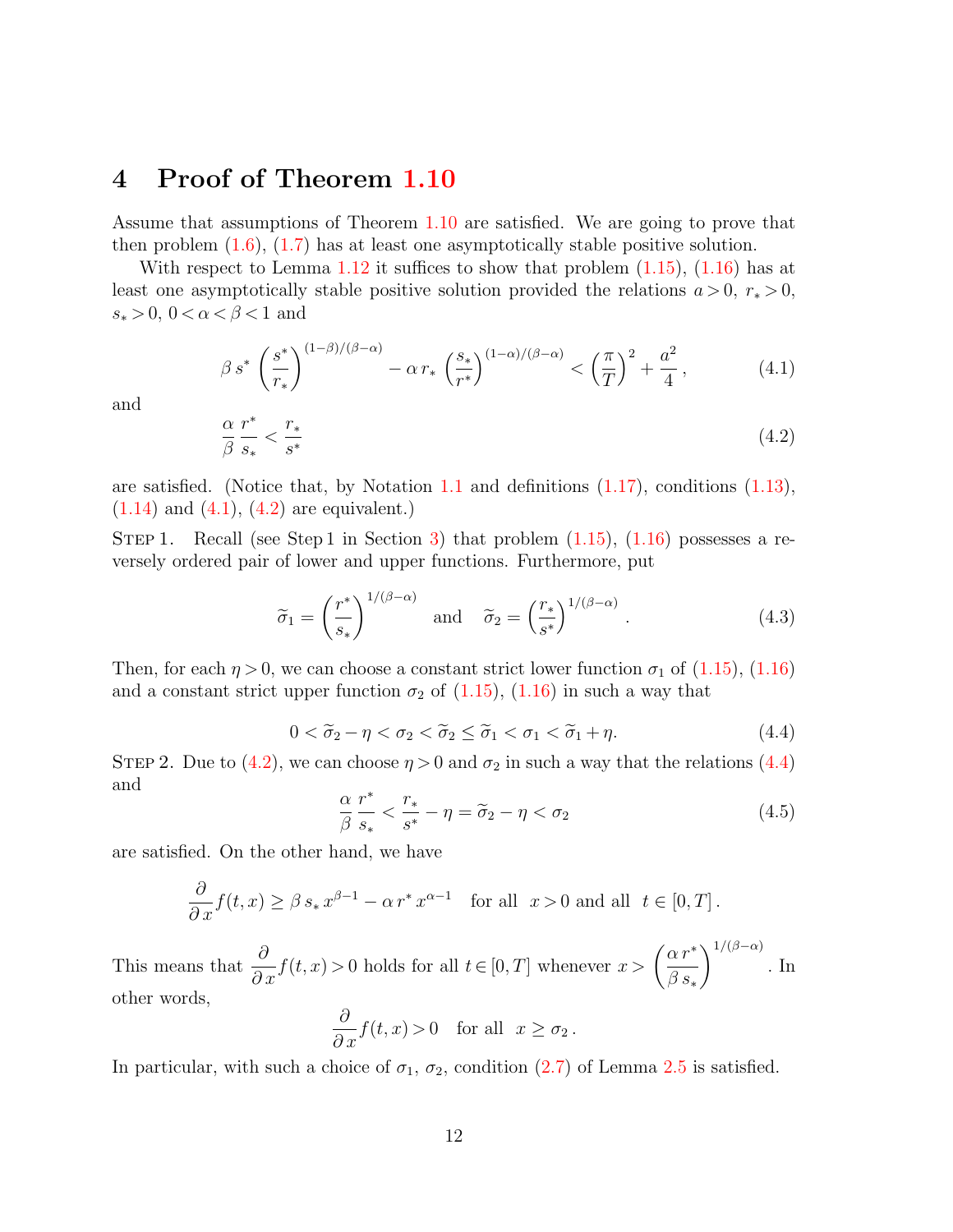STEP 3. For each  $\varepsilon > 0$  we can find  $\eta > 0$  such that the relations [\(4.4\)](#page-11-2), [\(4.5\)](#page-11-3) and

$$
\beta s^* (\widetilde{\sigma}_2 - \eta)^{\beta - 1} - \alpha r_* (\widetilde{\sigma}_1 + \eta)^{\alpha - 1} \leq \beta s^* \widetilde{\sigma}_2^{\beta - 1} - \alpha r_* \widetilde{\sigma}_1^{\alpha - 1} + \varepsilon
$$

are satisfied.

For each  $t \in [0, T]$ ,  $x \in [\sigma_2, \sigma_1]$  and  $\eta > 0$  we have

$$
\frac{\partial}{\partial x} f(t, x) = \beta s(t) x^{\beta - 1} - \alpha r(t) x^{\alpha - 1} \le \beta s^* \sigma_2^{\beta - 1} - \alpha r_* \sigma_1^{\alpha - 1}
$$
  

$$
\le \beta s^* (\tilde{\sigma}_2 - \eta)^{\beta - 1} - \alpha r_* (\tilde{\sigma}_1 + \eta)^{\alpha - 1}.
$$

Thanks to the continuity of the functions  $x^{\beta-1}$  and  $x^{\alpha-1}$  on  $(0, \infty)$ , it follows easily by [\(4.1\)](#page-11-0) and [\(4.3\)](#page-11-4) that we can choose  $\sigma_1$ ,  $\sigma_2$  in such a way that also condition [\(2.6\)](#page-6-4) of Lemma [2.5](#page-6-3) is satisfied.

STEP 4. To summarize, problem  $(1.15)$ ,  $(1.16)$  has at least one asymptotically stable positive solution by Lemma [2.5.](#page-6-3)  $\Box$ 

## 5 Discussion

A singular second order equation which models the flow in a horizontal pipe connected to a vertical tank is derived from physical principles. A crafty change of variables transforms this singular equation into a regular one, making reachable its analysis. We obtain a neccesary condition for the existence of positive periodic solutions and sufficient conditions for the existence and stability of positive periodic solutions, which involve some relationships between the physical parameters. Moreover, we also show that the former singular equation is a *periodically forced pump* in the sense introduced by G. Propst in 2006.

#### References

- <span id="page-12-0"></span>[1] A. Borz`ı and G. Propst, Numerical investigation of the Liebau phenomenon, Z. Angew. Math. Phys. 54 (2003) 1050–1072.
- <span id="page-12-2"></span>[2] D. Bonheure and C. de Coster, Forced singular oscillators and the method of lower and upper solutions, *Topological Methods in Nonlinear Analysis* 22 (2003), 297–317.
- <span id="page-12-1"></span>[3] T. T. Bringley, S. Childress, N. Vandenberghe and J. Zhang, An experimental investigation and a simple model of a valveless pump, Phys. Fluids 20, 033602 (2008), 15 pages.